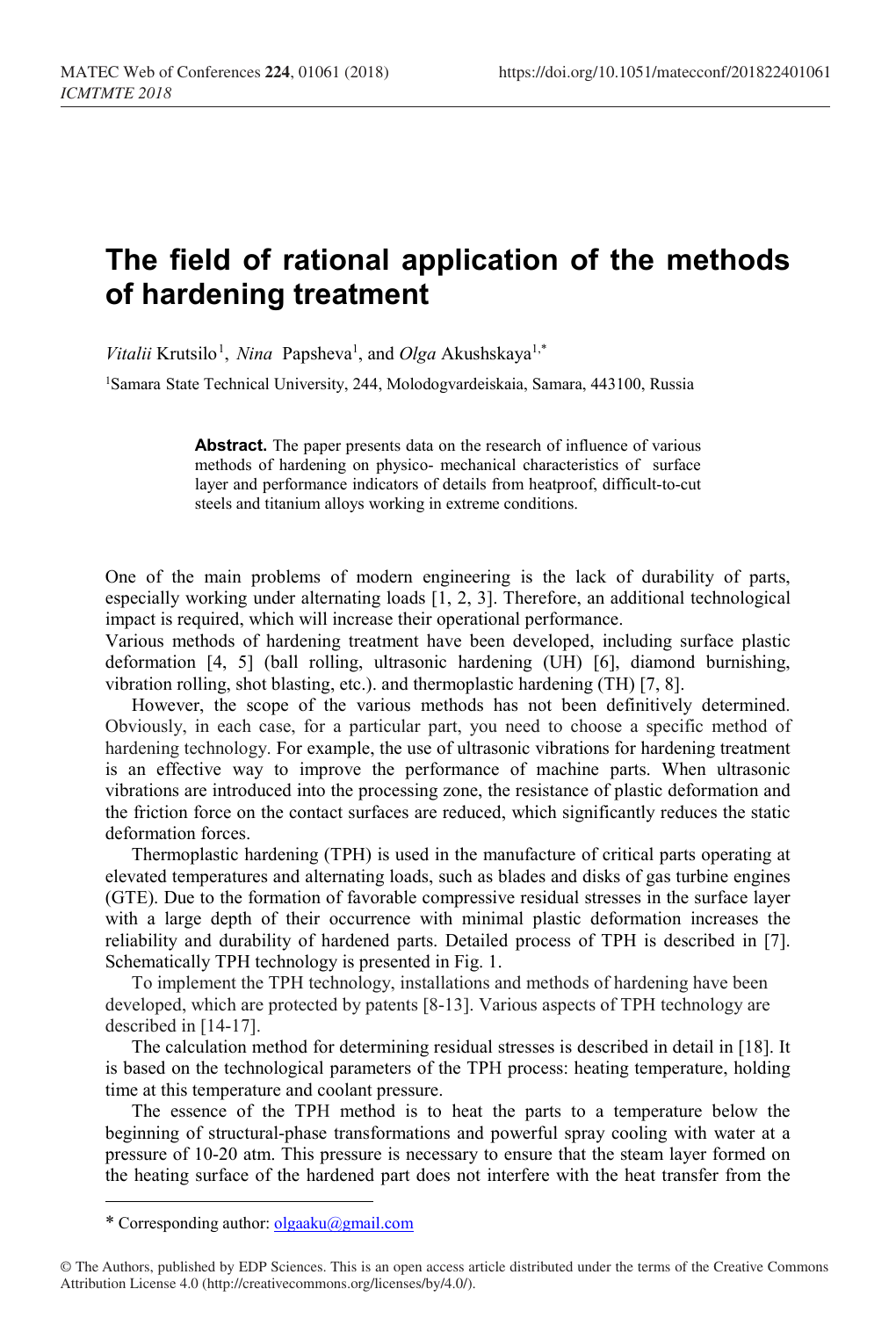hardened layer. At the same time, useful compressive residual stresses are formed in the surface layer with a minimum of deformations and a absence of deformation hardening. In this case, the TPU process does not affect the roughness of the treated surface of the hardened part.



**Fig. 1.** The block diagram of technological process of TPH

Variants of the TPH method and the specific constructions of the units for implementing the method of hardening depend on the design, material and operating conditions of the hardened part [8-13, 19].

The TPU method is effective for a limited class of materials. This is primarily the nickel-based alloys used for critical parts working at elevated temperatures and alternating loads. In particular, these are turbine blades of gas turbine engines (GTE).

A smaller effect is achieved on titanium and structural alloys from which discs of turbines, blades and discs of GTE compressors are made.

It is very effective to use TPH for gas turbine blades with heat-shielding coatings operating under extreme conditions. In this case, the TPH process is used twice - before and after applying the heat-shielding coating. Before coating in the surface layer of the hardened part, a powerful epure of the compressive residual stresses is formed. During the deposition of heat-shielding coatings in the surface layer of the hardened part, relaxation and redistribution of residual stresses in the newly formed surface layer occurs. As a rule, heat-shielding coatings are very fragile. Therefore, the generated compressive residual stresses for brittle coatings are very useful.

Repeated TPH after application of coatings enhances the positive effect of the formation of compressive residual stresses in the surface layer.

The peculiarity of the TPH method is that the shape and dimensions of the hardened part, including the very complicated part, is practically irrelevant.

Another important factor is that the TPU method can strengthen the internal surfaces of parts. For example, cooling blades with heat-shielding coatings operating at temperatures of about 10 000°C and maximum alternating loads, the first signs of the appearance of microcracks are detected in the holes at the boundaries of the base material and coating. The TPH method makes it possible at the same time to strengthen both the inner and outer coated surfaces of the blade as well as the transition zones.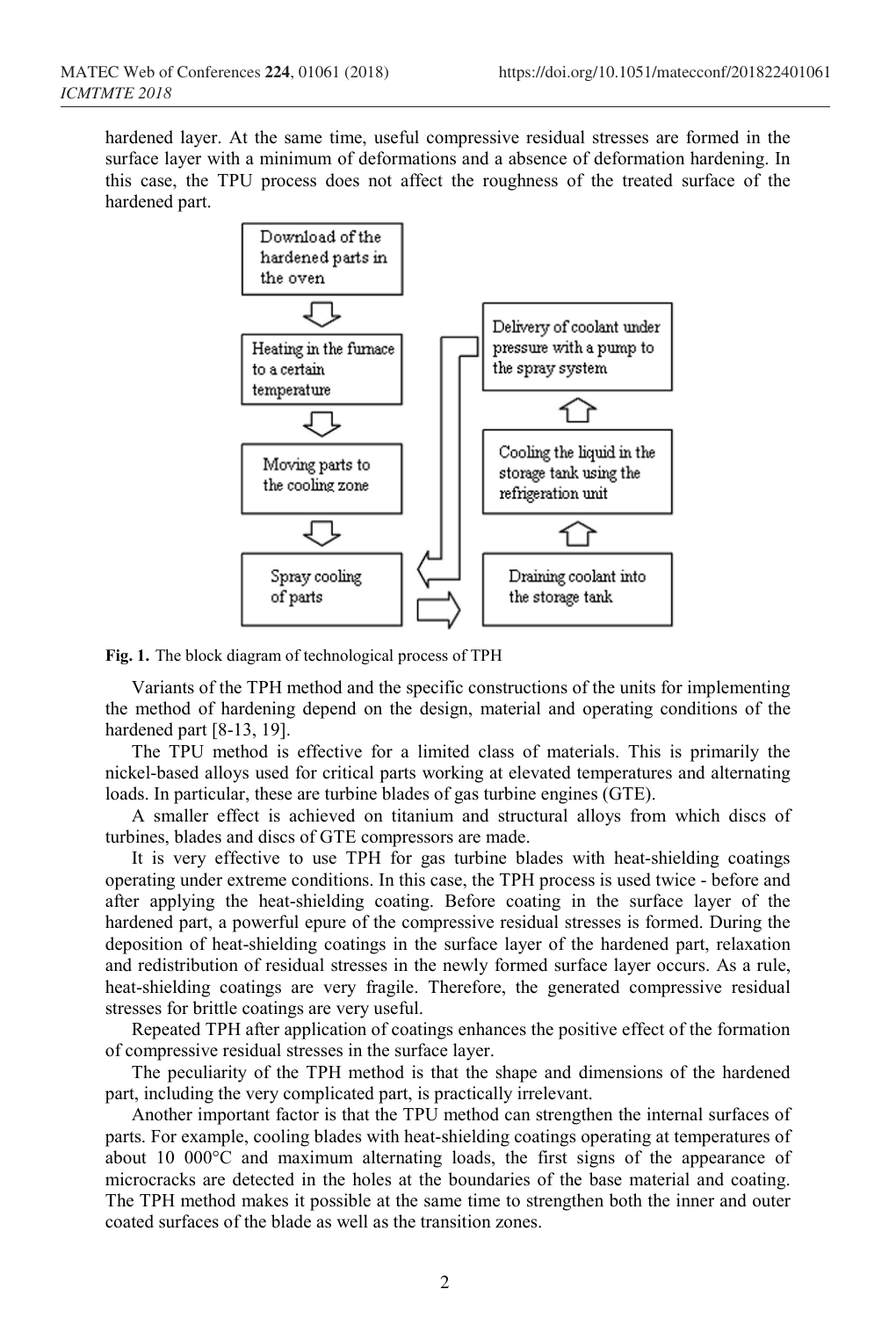As is known, the performance characteristics of the parts are determined by the physicomechanical parameters of the surface layer [6, 20]. Therefore, it seems expedient to determine them for heatproof and titanium alloys after ultrasonic and thermoplastic hardening.

There are various ways of transferring ultrasonic vibrations to the treatment zone. So in Fig. 2a is a diagram of the UH. The deforming element (ball) is located freely in the face cavity of the trafo of the oscillating system, which is pressed against the workpiece with a certain static force. Since there is no rigid kinematic connection between the tool and the workpiece, the productivity of the process is increased [21]. Figure 2b shows a scheme for hardening details of a complex shape with free balls in the container, which is part of the ultrasonic oscillatory system.



**Fig. 2.** Technological schemes of ultrasonic hardening: a- ultrasonic hardening by a ball, b- ultrasonic hardening by free balls

The main parameters of ultrasonic hardening are static force, the speed of rotation of the part, advance, amplitude and frequency of oscillations, the diameter of the ball. Heatproof, difficult-to-cut steels and titanium alloys characterized by high specific strength and heat resistance at high temperatures (up to 700° C), corrosion resistance, low thermal conductivity, etc., were hardened. The studies were carried out on the materials of EI 893, EI 437B, VT 9, VT 22, etc.

An increase in the surface hardness by 10-15% was found with the static force increasing to  $Ps = 150-200$  N, similar results are observed with an increase in the rotation speed of the component V. As the amplitude of the oscillations increases from 5 to 15 μm, the hardness is maximized. The value of the advance determines the rate of application of the deforming force at each point of the machined surface. The highest values of hardness take place at feedings of  $S=0.07-0.09$  mm /rev. At  $S>0.01$  mm /rev the hardness decreases, which is associated with a decrease in the rate of the application of the load. The dependence of microhardness on Ps is similar to the change in surface hardness. Thus, the maximum values of strain hardening of titanium alloys are observed at  $Ps = 150-200$  N and V=30m/ min, and the depth of its propagation, depending on the material, is 0.25-0.4 mm with the highest degree of hardening 18 - 20%. The maximum is at a distance of 0.1-0.15 mm from the surface. At the same time, the strain rate  $\varepsilon_i$  increases to 0.12. This is due to the high rate of deformation in UH.

 Studies have shown that the static force Ps influences the roughness most of all with ultrasonic hardening, with increasing the contact area of the tool with the workpiece surface and the depth of penetration. The maximum decrease in the height of the microroughness occurs at Ps = 150-200 N, further increase in the force leads to a partial destruction of the surface layer and an increase in the microroughness.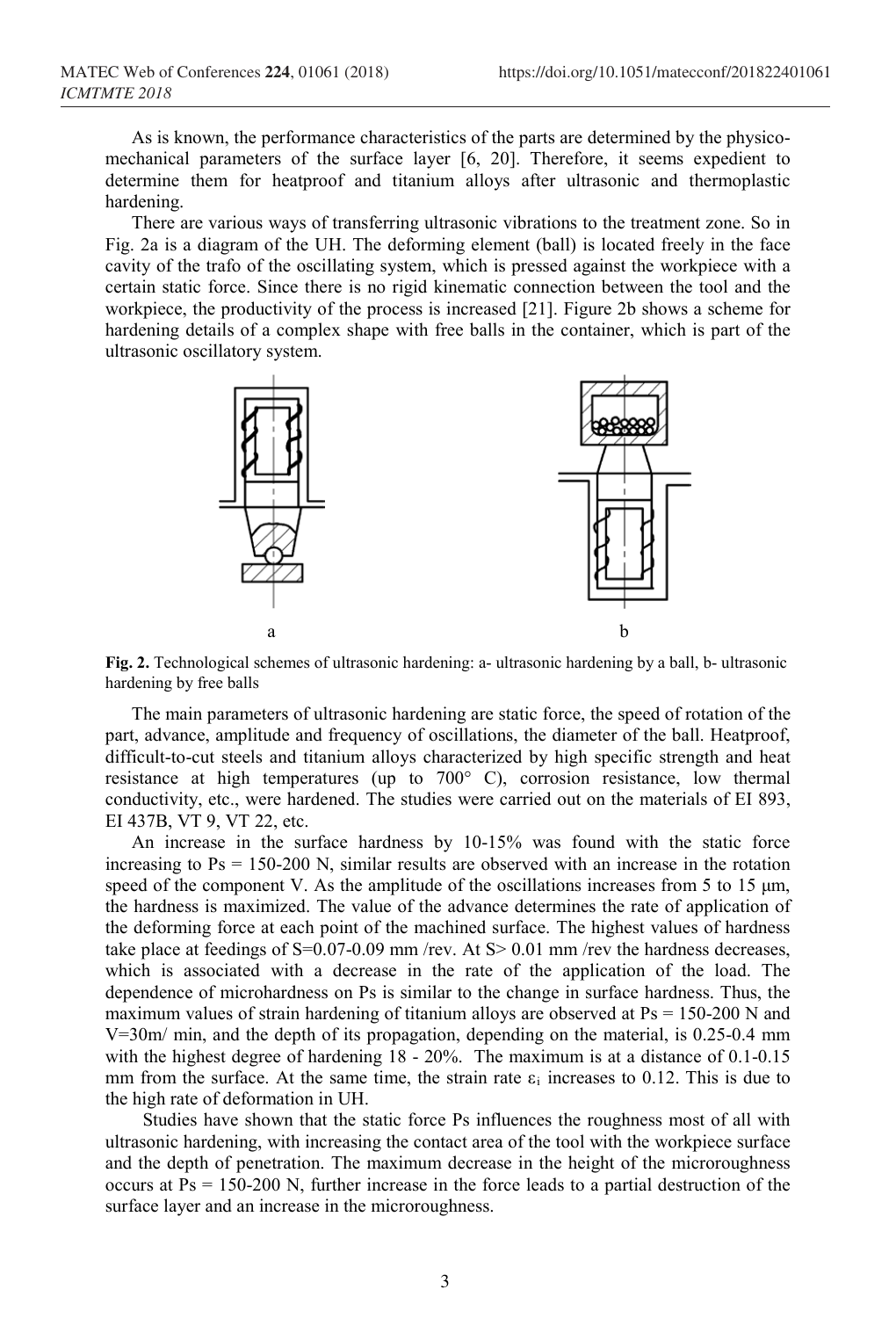With ultrasonic hardening of the titanium alloy VT9 with a change in the static force Ps from 50H to 250N, the residual stress values increase from 200 MPa to 400 MPa (Fig. 3a). The UH free balls generates in the surface layer samples from the EI 437B alloy compressing residual stresses  $\sigma_{\tau}$ . As can be seen in Fig. 3b, the magnitude of the residual stresses is influenced by various factors. As the amplitude of the oscillations increases from 5 to 25 μm,  $\sigma_{\tau}$  increases from 110 to 360 MPa with a deposition depth of up to 230 μm.

Increase the treatment time by free balls up to 150s also leads to an increase in  $\sigma_{\tau}$ . Moreover, the largest values of residual stresses are at some distance from the surface, which correlates with the results of the investigation of strain hardening.





The performance characteristics of machine parts, including heatproof and titanium alloys, are greatly influenced by such physico- mechanical parameters as residual stresses, surface roughness and strain hardening. The results of determining the endurance limit after grinding and ultrasonic hardening by free balls showed that the relatively low values of the endurance limit after grinding can be explained by the presence of tensile residual stresses in the surface layer. With UН, residual compressive stresses up to 400 MPa are formed in the surface layer, while the degree of strain hardening reaches 18-20%. Depending on the modes of ultrasonic hardening, the fatigue strength of heatproof and titanium alloys increases to 450 MPa. At the same time, the endurance limit increases to 48%.

Fig. 4 presents the results of the influence of various methods of final processing of the turbine blades from the EI 893 (Fig. 4a) and EI 437B(Fig. 4b) alloys on the endurance limit.

The TPH technology allows:

• Increase the endurance of the blades in comparison with the traditional hardening methods by 30 ... 40%;

• Increase the life of the GTE by 30 ... 40%;

• Increase the overhaul cycle of GTE in 1.5 ... 2 times;

• To form a favorable stress state with the magnitude of the compressive residual stresses at a surface of 500 ... 600 MPa with strain hardening of 5 ... 8%.

• Strengthen the details of complex shapes, including internal surfaces.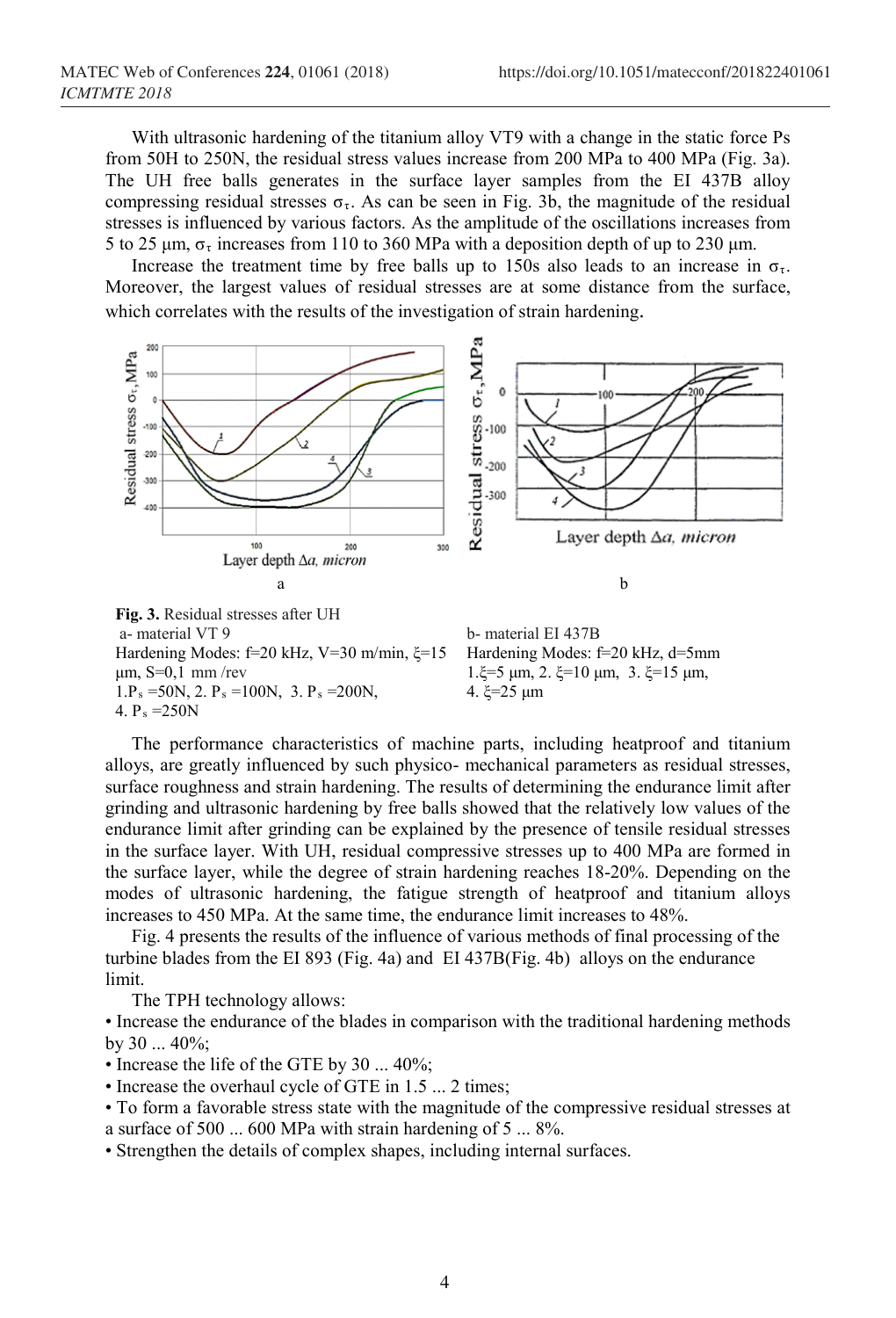

1. TPH, 2.UH, 3. without hardening with stabilizing tempering, 4. without hardening and stabilizing tempering

Analysis of the results of the study made it possible to establish that the TPH is characterized by higher residual stresses  $\sigma_{\tau}$ , although the strain rate  $\varepsilon_i$  is much lower than for ultrasonic hardening. Therefore, the scope of application of TPH: details of complex shape including internal surfaces of parts of gas turbine engines operating at temperatures above 500-6000° С. In operating conditions at lower temperatures, it is advisable to use ultrasonic hardening.

## **References**

- 1. A.N. Petuhov, Aerospace engineering and technology **9 (66)** (2009)
- 2. V Naga Bhushana Rao, IN Niranjan Kumar, K Bala Prasad. International Journal of Engineering, Science and Technology **6(1)** (2014)
- 3. Ikpe Aniekan Essienubong1, Owunna Ikechukwu, Patrick. O. Ebunilo, Ememobong Ikpe. [American Journal of Mechanical and Industrial Engineering.](http://www.sciencepublishinggroup.com/journal/index?journalid=248) **1 (1)** (2016).
- 4. R. K. Gupta, Christy Mathew, P. Ramkumar // Strain Hardening in Aerospace Alloys. Frontiers in Aerospace Engineering **4 (1)** (2015)
- 5. Strain hardening and strength // Technical Tidbits **17** (2010)
- 6. M.F. Vologin, V.V. Kalashnikov, M.S. Nerubaj, B.L. Shtrikov, *Ultrasound and explosion application at processing and assemblage* (Moscow, Mechanical engineering, 2002)
- 7. B.A. Kravchenko, V.G. Krutsilo, G.N. Gutman, *Thermoplastic hardening is a reserve for increasing the strength and reliability of machine parts* (Samara, SamGTU, 2000)
- 8. The patent of the RF №2331674, V.G. Krutsilo, *Method of thermoplastic hardening of welded joints* (2006)
- 9. The patent of the RF №2171857, B.A. Kravchenko, N.I. Zabrodin, V.G. Krutsilo, S.D. Medvedev, A.V. Monahov, *Method for restoring the cyclic strength of gas turbine engine parts from nickel-base heat-resistant alloys* (2000)
- 10. The patent of the RF №2170272,B.A. Kravchenko, V.G. Krutsilo, S.D. Medvedev, A.V. Monahov, N.I.Rosseev, *Installation for thermoplastic strengthening of blades* (2000).